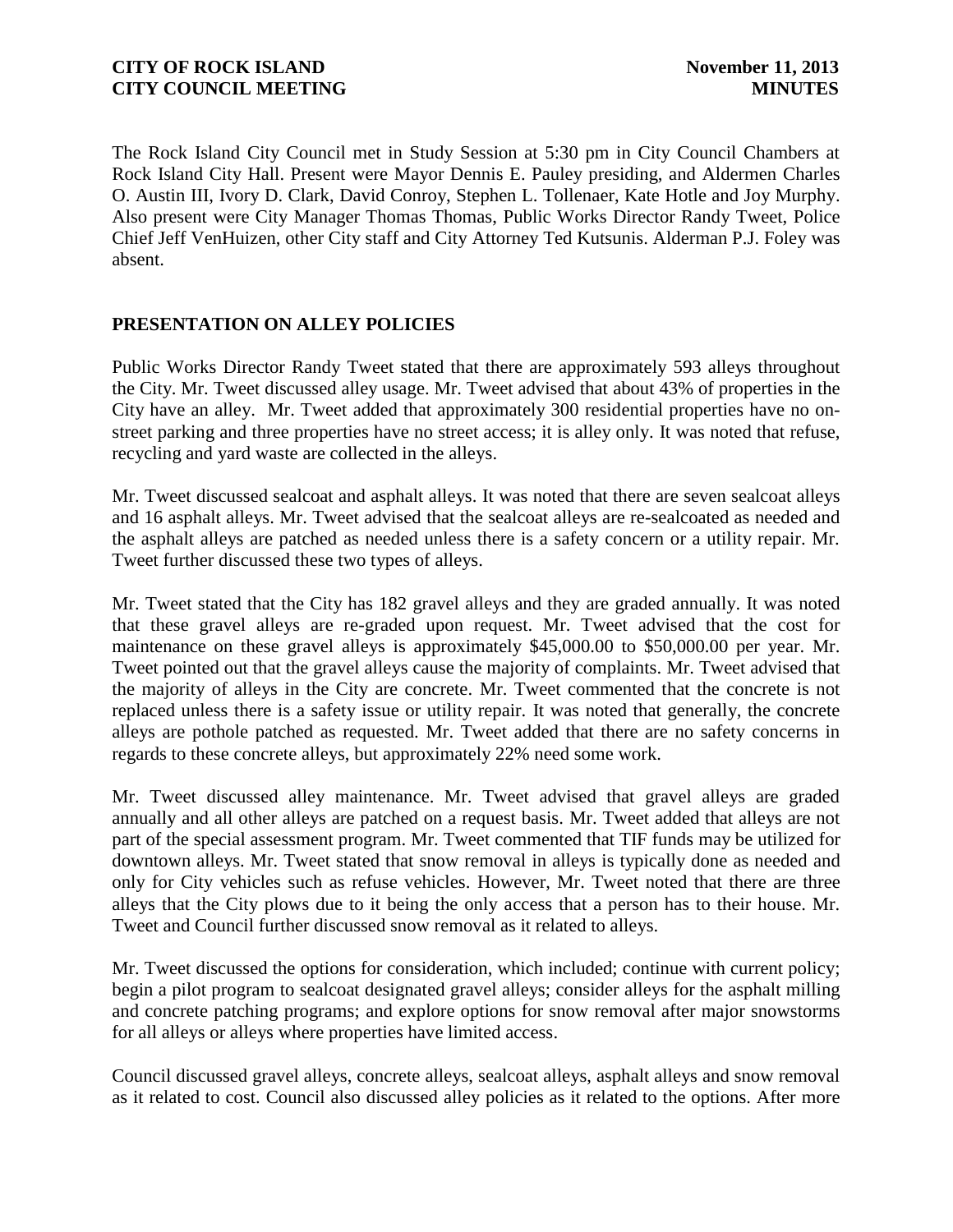discussion, it was a consensus among Council for Mr. Tweet to prepare a whole cost analysis for the options and bring it back to Council at a future Study Session.

## **INTRODUCTION OF POLICE DEPARTMENT'S NEW K-9**

Police Chief Jeff VenHuizen introduced Bosco, the Police Department's new K-9. Chief VenHuizen added that Bosco's handler is Officer Andy Lawler. It was noted that Bosco is a Belgian Malinois and he is 1½ years old. Chief VenHuizen indicated that Bosco and Officer Lawler attended the Illinois State Police Academy for a 10 week session.

Police Chief VenHuizen advised that the Police Department's K-9's are full purpose utility dogs trained in all aspects of search for narcotics and for people. The Chief added that the K-9's are also trained in obedience, article search, area search and building searches for suspects and for contraband. Chief VenHuizen pointed out that Bosco is a high energy dog and his commands come in Dutch because he is an import from Holland. It was noted that Bosco alerts by scratching or by retrieval methods. Chief VenHuizen stated that the work expectancy of these K-9's are approximately nine years provided they maintain their health.

#### **ADJOURNMENT**

A motion made by Alderman Hotle and seconded by Alderman Murphy to adjourn the meeting carried by the following Aye and No vote. Those voting Aye being; Alderman Austin, Alderman Clark, Alderman Conroy, Alderman Tollenaer, Alderman Hotle and Alderman Murphy; those voting No, none. The meeting was adjourned at 6:08 pm.

> \_\_\_\_\_\_\_\_\_\_\_\_\_\_\_\_\_\_\_\_\_\_\_\_\_\_\_\_\_\_ Aleisha L. Patchin, City Clerk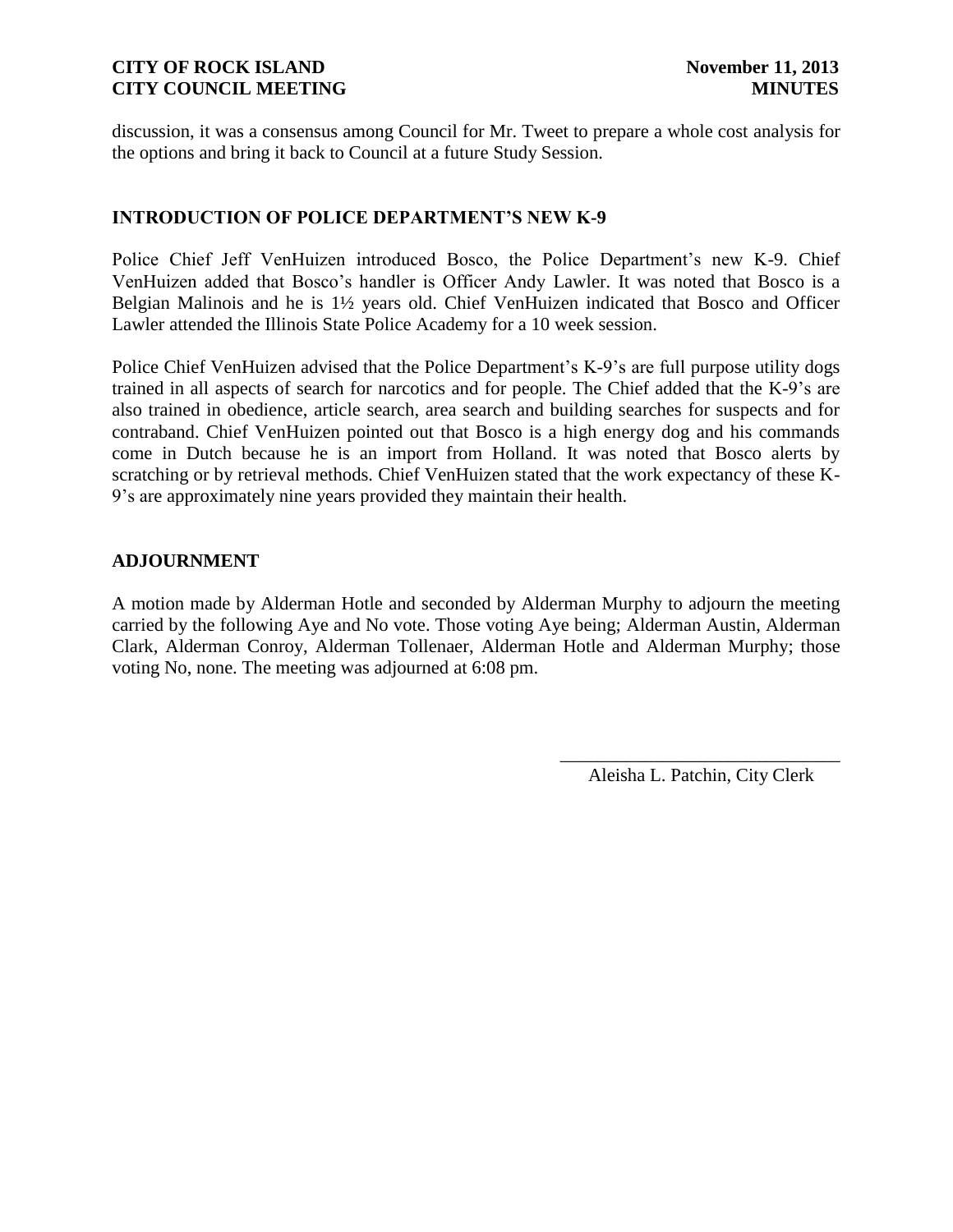Rock Island City Council met in regular session at 6:45 pm in Council Chambers of Rock Island City Hall. Present were Mayor Dennis E. Pauley presiding, and Aldermen Charles O. Austin III, Ivory D. Clark, David Conroy, Stephen L. Tollenaer, Kate Hotle and Joy Murphy. Also present were City Manager Thomas Thomas and City Attorney Ted Kutsunis. Alderman P.J. Foley was absent.

#### Introductory Proceedings

Mayor Pauley called the meeting to order and led in the Pledge of Allegiance. Alderman Conroy gave the Invocation.

## Agenda Item #5 **Minutes of the meeting of November 4, 2013.**

A motion was made by Alderman Murphy and seconded by Alderman Hotle to approve the minutes of the meeting of November 4, 2013 as printed. The motion carried by the following Aye and No vote; those voting Aye being; Alderman Austin, Alderman Clark, Alderman Conroy, Alderman Tollenaer, Alderman Hotle and Alderman Murphy; those voting No, none.

## Agenda Item #6 **Update Rock Island by Mayor Pauley.**

Mayor Pauley stated to join us for the Night of Roaring Reads at the Rock Island Main Library, 401 19<sup>th</sup> Street on Thursday, November 14, 2013 from 5:00 pm to 7:30 pm. The Mayor added that this special event will transform the Rock Island Library into a jazz-age nightspot, as part of an annual fundraiser for special programs, materials and other purchases funded by the Rock Island Public Library Foundation. Mayor Pauley stated that for one night only, the Main Library will be open for Food for Thought guests only, with admission including dining around the library, complimentary beverages at the library speakeasy, music, silent auction and shush-free conversation with your friends. Admission charged; RSVP and bring a friend for best rate. Pay with cash, check or credit card at the door.

Mayor Pauley advised that on Saturday, November  $23<sup>rd</sup>$  from 9:00 am to 1:00 pm, enjoy shopping at the annual Holiday Market in the comfortable and beautiful atmosphere of the Hauberg Civic Center located at 1300 24<sup>th</sup> Street in Rock Island. Find great gifts, decor and stocking stuffers in an array of prices for family, friends and coworkers. Stroll through the historic 103 year old "Tulip Mansion" and browse both uncommon and popular items including jewelry, purses, knit items, quilted items, Christmas decor, pet items etc. Mayor Pauley stated that there will also be a drawing for over 10 door prizes including a Christmas throw, Swarovski beaded ornament and a candy cane tree. It was noted that admission is free. Children under 18 must be accompanied by an adult. For more information, call (309) 732-7439.

Mayor Pauley stated that the Martin Luther King Jr. Community Center invites the community to the Thanksgiving Holiday Dinner on Sunday, November 24, 2013 from 11:00 am to 3:00 pm at the Martin Luther King Jr. Community Center, 630 9<sup>th</sup> Street, Rock Island, IL. Please come and enjoy a hot holiday meal and mingle with the neighborhood community. Please call (309) 732-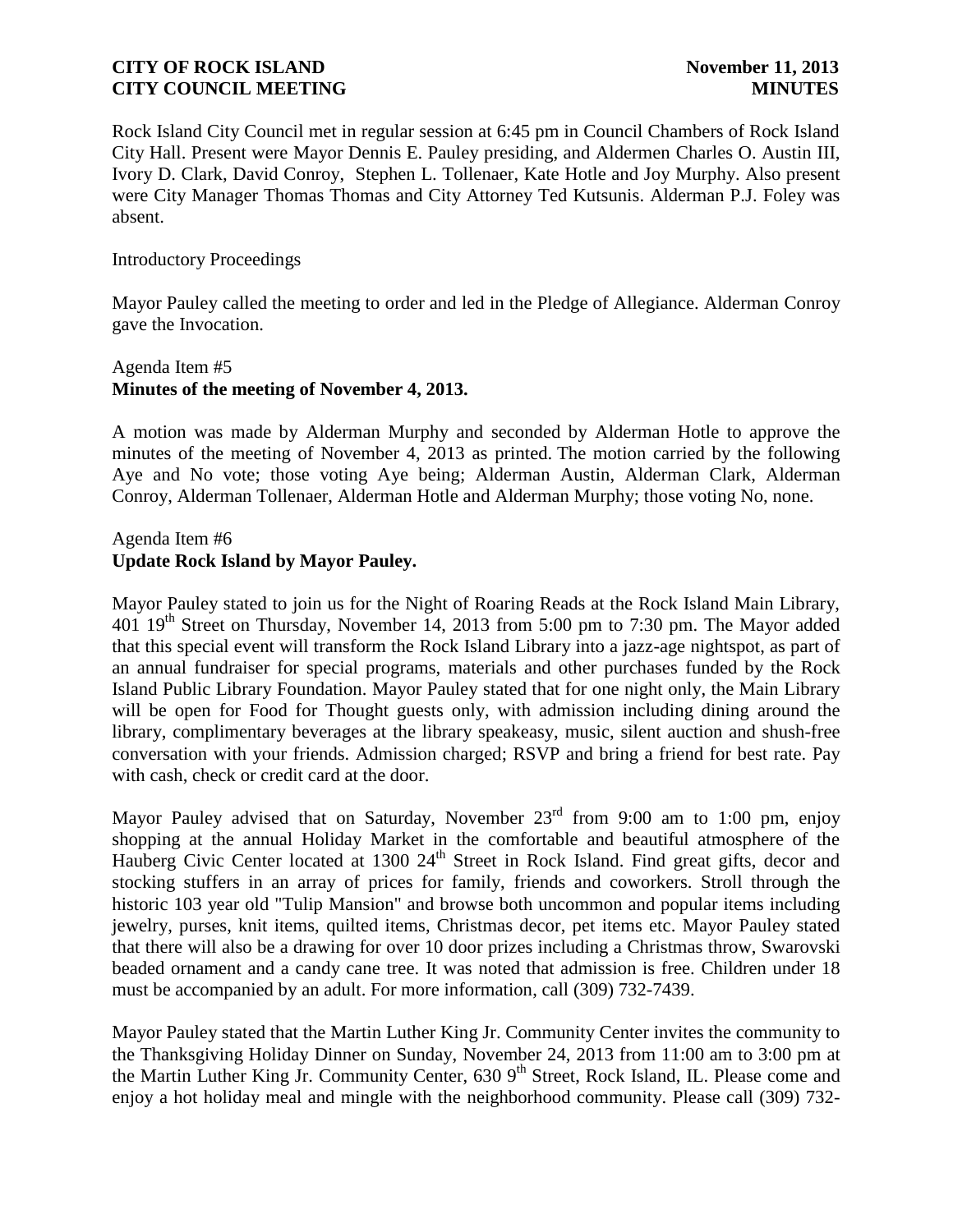2999 for more information. Mayor Pauley stated that if you are interested in volunteering between the times of 7:00 am and 3:00 pm, then we have a variety of opportunities. Please come on that day, sign-up, and we will have someone available to facilitate you to anyone of the areas you would like to volunteer.

Mayor Pauley advised that Rock Island City Hall will be closed on Thursday, November 28<sup>th</sup> and Friday, November 29<sup>th</sup> in observance of the Thanksgiving Holiday. Refuse collection and curbside recycling will be one day late on Thursday and Friday. All locations of the Rock Island Library will close at 5:30 pm on Wednesday, November  $27<sup>th</sup>$  for the Thanksgiving Holiday. The Mayor added that all library locations are closed on Thanksgiving and will reopen on Friday, November 29<sup>th</sup> with normal operating hours. Mayor Pauley stated that the City wishes everyone a happy and safe Thanksgiving Holiday!

Alderman Austin stated that this week Rock Island lost one of its former mayors. Alderman Austin indicated that Bob Millett was the mayor of Rock Island from 1985 to 1989, right after the economic downturn with the farm implement industries. Alderman Austin stated that he was a fine gentleman. The City's thoughts and memories go out to the Millett family. Alderman Austin added that Bob will be remembered for all that he did for Rock Island.

#### Agenda Item #7

## **Presentation of the "Best Rain Garden" Awards by the Beautification Commission.**

Beautification Commission member Bob Towler stepped forward and joined Mayor Pauley at the podium to present the "Best Rain Garden" awards. It was noted that the purpose of the contest is to recognize residents who show pride in their homes and neighborhoods by keeping neat and well maintained rain gardens.

Mr. Towler then named the recipients of the Residential Beautification Award. The winners are as follows; Sandy Fischer (overall winner), Tom South, Sarah Pressly, Charlie & Evie White, Edward & Mary Littig, St. Pius - Jordan Catholic School, Dave & Amy Sill and Dave & Cindy Sill.

# Agenda Item #8 **Presentation of the "Best Community Garden" Awards by the Beautification Commission.**

Beautification Commission member Bob Towler stepped forward and joined Mayor Pauley at the podium to present the "Best Community Garden" awards. It was noted that the purpose of the contest is to recognize organizations and citizens that show pride in their neighborhood by keeping remarkably neat and well maintained community gardens.

Mr. Towler then named the recipients of the Beautification Award. The winners are as follows; Positive Empowerment, Gloria Haymon, Preston/Constance Muhammad, Craig Norveisas, Josephine & Marshall Jackson,  $6<sup>th</sup>$  Avenue Neighborhood Block Club, Broadway Church, Rev. Donald Johnson, Josh Schipp, Louise James, Alice Barber, Effie Hathaway, Dian Johnson, John Viren, Martha Johansan, Barutwanayo Jacques, Boonchoo DeSchepper, Vasheel Shepherd and William Bernauer.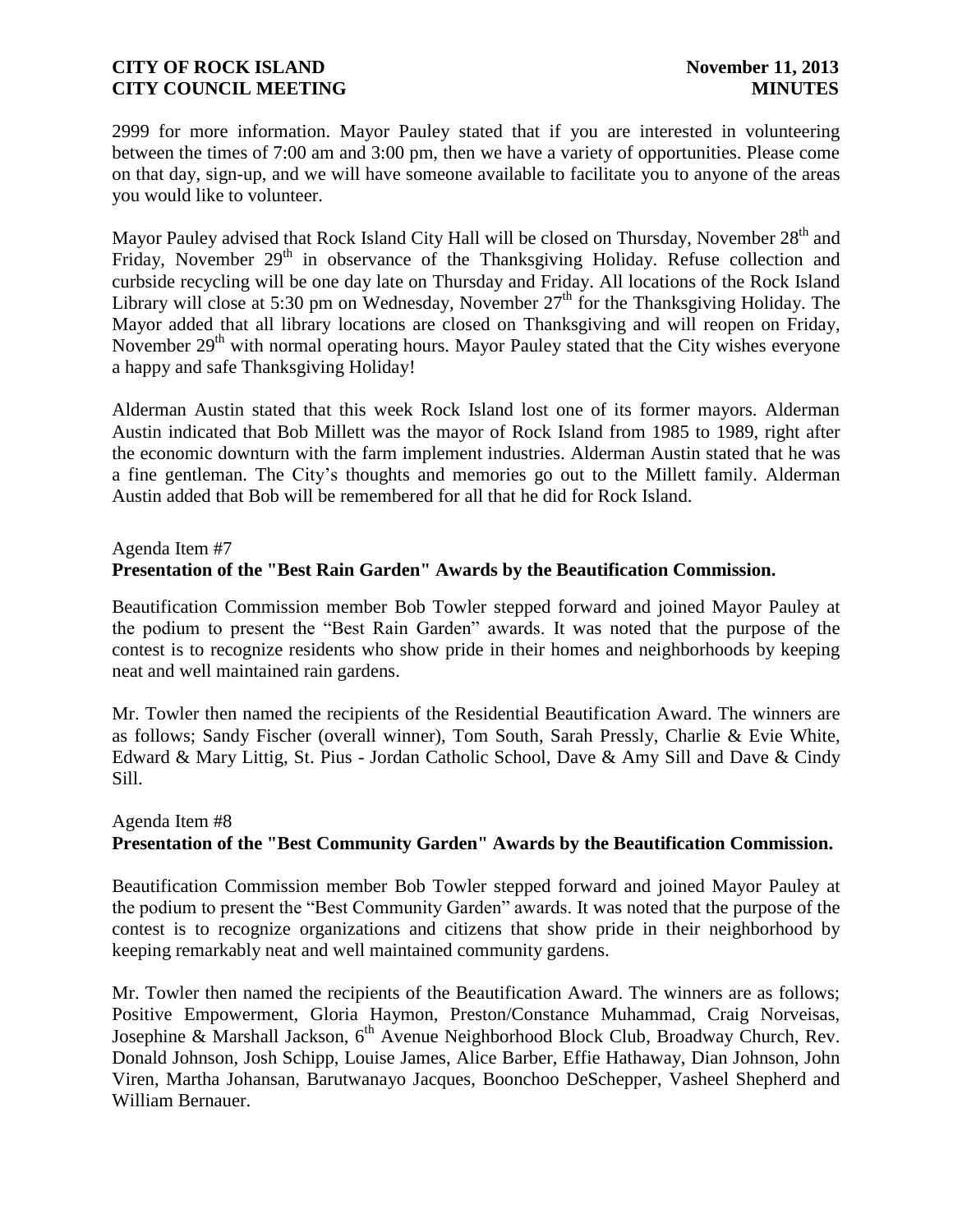### Agenda Item #9 **Presentation of the Financial Management Report for September 2013.**

Finance Director Cynthia Parchert provided a few highlights from the Financial Management Report for September 2013. Ms. Parchert advised that there are really no significant changes in the General Fund, sales and local taxes. Ms. Parchert stated that revenues from income tax, replacement tax, sales tax, local option sales tax, use tax and food and beverage tax are projected higher than what was budgeted. Ms. Parchert added that the municipal utility tax and telecommunications tax are projected to be less than the budget. Ms. Parchert commented that no budget adjustments are recommended at this time.

Ms. Parchert pointed out that Gaming tax is projected below the budgeted amount by approximately \$200,000.00. Ms. Parchert commented that the admissions are down approximately 5.0% from the prior year and the adjusted gross receipts are down 4.75%. It was noted that there is a downward trend, but the revenues are only down 3.0%.

Ms. Parchert advised that the revenues for capital projects are down because bonds have not been issued yet. It was noted that bonds will be issued in December. Ms. Parchert stated that some of the Community and Economic Development funds are below budget. Ms. Parchert discussed the line of credit for the Walmart project. Ms. Parchert advised that the City does not draw on that line of credit until it is absolutely necessary to do so. Ms. Parchert added that the cash flow is trying to be managed and the City tries to borrow from the cash pool first and that helps manage the cost of the debt.

Ms. Parchert stated that there is a negative cash balance in the Martin Luther King Center Facility Improvement Fund because the City is still waiting to receive the State of Illinois Grant for \$400,000.00. Ms. Parchert noted that the Engineering Fund is down due to billing being done on a quarterly basis.

Alderman Austin discussed the hydroelectric plant as it related to generating electricity to power various City facilities. Public Works Director Randy Tweet advised that the hydroelectric plant is meeting expectations. Alderman Austin discussed the \$100,000.00 budget for Schwiebert Park signage. Ms. Parchert stated that this request was removed from TIF funding. Parks and Recreation Director Bill Nelson further discussed this item.

Alderman Austin then inquired about the \$12,000.00 for the Rock River Bridge Study. Public Works Director Randy Tweet advised that the Rock River Bridge Study and Blackhawk Road (\$61,000.00) are the final payments from the City to the State. Mr. Tweet noted that it takes the State five or six years to bill the City.

#### Agenda Item #10

**Public Hearing on a request from Dr. Julie Hahn for an amendment to an existing Special Use Permit approved for a small animal veterinary clinic to allow for three additional nonresident employees to the three approved non-resident employees at 2300 18th Avenue.**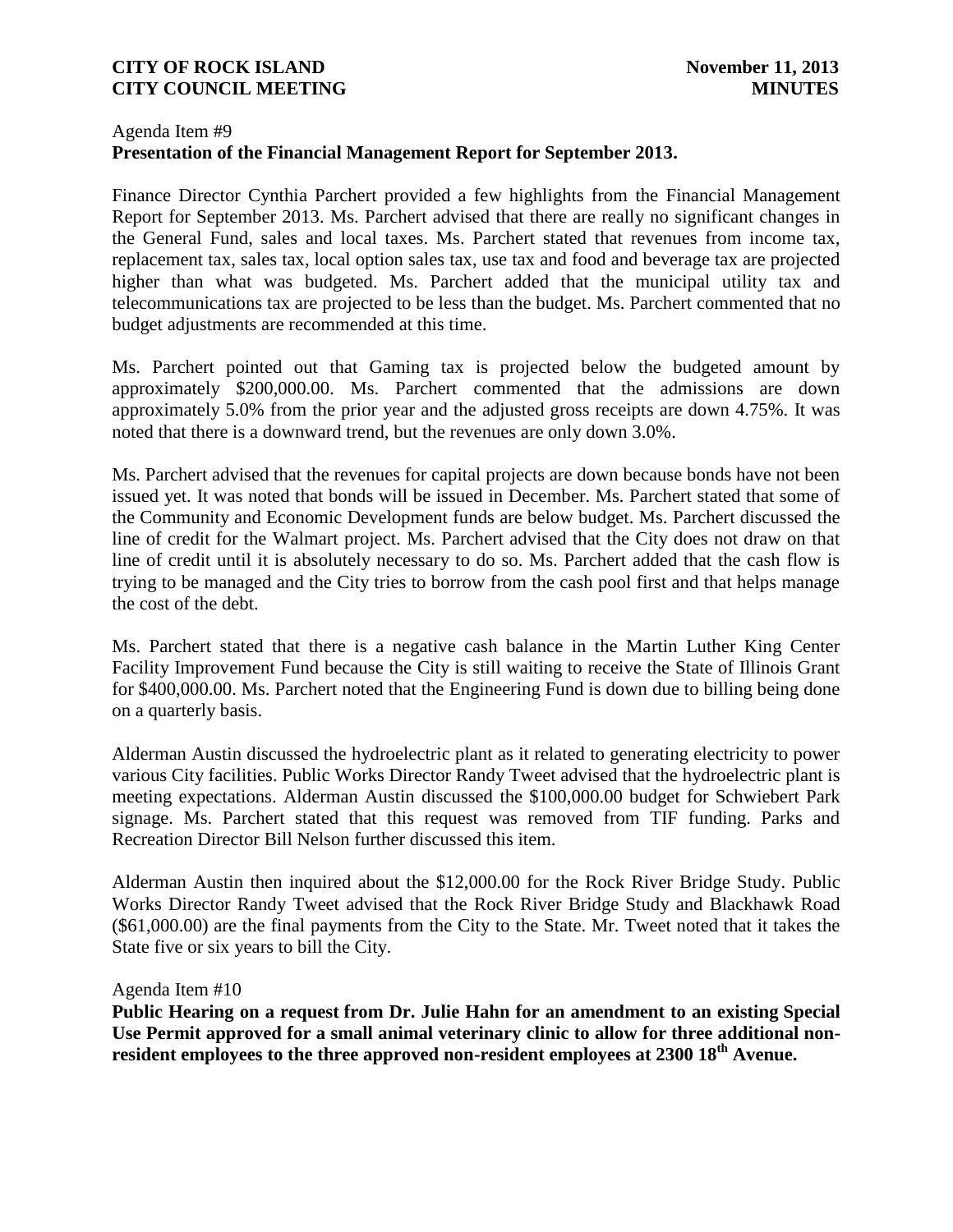Mayor Pauley closed the regular meeting at 7:07 pm and opened a Public Hearing on a request from Dr. Julie Hahn for an amendment to an existing Special Use Permit approved for a small animal veterinary clinic to allow for three additional non-resident employees to the three approved non-resident employees at  $2300\,18^{th}$  Avenue.

Dr. Julie Hahn stepped forward. Dr. Hahn stated that they are a growing business and they have an agreement from the church for all of the employees to park at the adjacent parking lot that the church owns. Dr. Hahn commented that she needs more employees and possibly an additional doctor.

Mayor Pauley inquired as to whether there was anyone who wished to speak in favor of the Special Use Permit. No one stepped forward.

Mayor Pauley then inquired as to whether there was anyone who wished to speak in opposition to the Special Use Permit. No one stepped forward.

With no person present to speak in favor of or in opposition to the Special Use Permit, Mayor Pauley closed the Public Hearing and reconvened the regular meeting at 7:08 pm.

It was moved by Alderman Austin and seconded by Alderman Hotle to approve the amendment to the special use permit as recommended, subject to the stipulations that; a total of seven on-site parking spaces shall be made available for customers; all employees shall park at an off-site parking lot made available through an agreement with Good Shepherd Presbyterian Church; the property shall meet all applicable code requirements; and refer to the City Attorney for an ordinance. The motion carried by the following Aye and No vote; those voting Aye being; Alderman Austin, Alderman Clark, Alderman Conroy, Alderman Tollenaer, Alderman Hotle and Alderman Murphy; those voting No, none.

#### Agenda Item #11

## **A Special Ordinance amending a Special Ordinance granting a Special Use Permit at 1808 7 th Avenue.**

Alderman Murphy moved and Alderman Hotle seconded to consider, suspend the rules and pass the ordinance. The motion carried by the following Aye and No vote; those voting Aye being; Alderman Austin, Alderman Clark, Alderman Conroy, Alderman Tollenaer, Alderman Hotle and Alderman Murphy; those voting No, none.

#### Agenda Item #12

#### **A Special Ordinance amending Chapter 10, Article 1, Sec. 10-9 of the Code of Ordinances regarding the hunting of deer with a bow and arrow in the city of Rock Island**.

It was moved by Alderman Conroy and seconded by Alderman Murphy to consider the ordinance.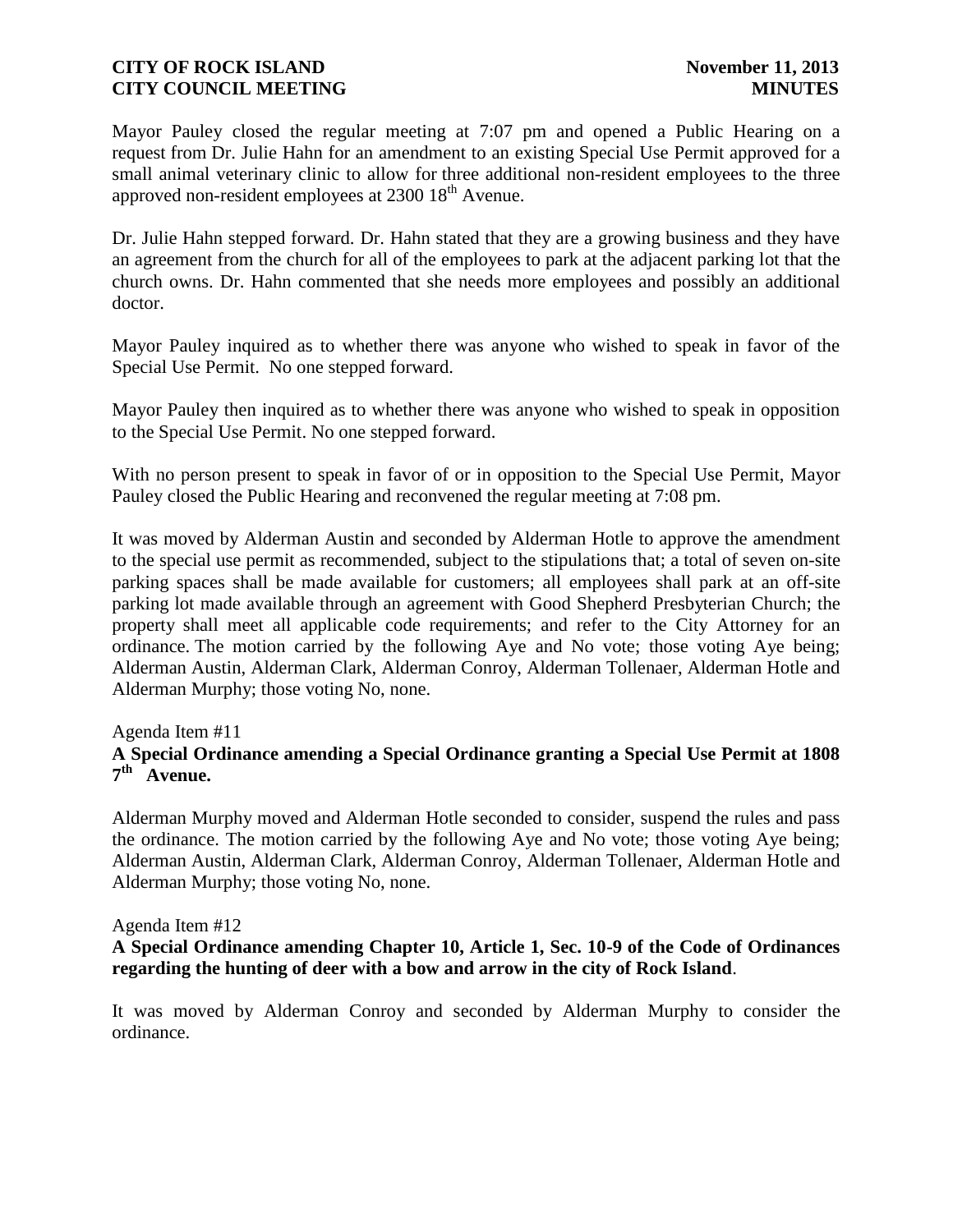Discussion followed. Alderman Austin stated that he was approached today by constituents and residents of the City expressing concern in regards to safety. Alderman Austin advised that this is a reasonable approach to what he considers to be a problem. Alderman Austin added that he will support this item as this time. Alderman Austin further discussed this issue.

Mayor Pauley advised that he received an email from Mr. Ken Jacoby. Mayor Pauley addressed several of Mr. Jacoby's concerns. Mayor Pauley advised that this ordinance does not read the same as the Bettendorf ordinance because this ordinance was fashioned after the Mt. Vernon, IL ordinance. Mayor Pauley advised that Mr. Jacoby wants the Mayor to express his opinion on this deer issue. Mayor Pauley advised that he does not support a deer hunt at this time, but it is up to each Alderman to make up their mind.

Mr. Ken Jacoby of 1407  $35<sup>th</sup>$  Avenue stepped forward. Mr. Jacoby discussed the issue of safety in regards to bow and arrow hunting. Mr. Jacoby was opposed to deer hunting in Rock Island.

Alderman Tollenaer discussed the issue of hunting deer with a bow and arrow. Alderman Tollenaer stated that it is not a safe environment to have arrows shot in the city of Rock Island.

Alderman Conroy stated that everyone has this fear that anyone can hunt anywhere in Rock Island. Alderman Conroy stated it is not true; it is limited to eight sites this year. Alderman Conroy advised that he will be looking for a \$500.00 fine for any person hunting inside the City of Rock Island without a permit on the eight parcels. Alderman Conroy stated that he wants to make sure that this is incorporated into the ordinance. Alderman Conroy advised that he doesn't want to see deer hunting either, but there is a problem inside the inner part of the City in certain neighborhoods. Alderman Conroy commented that he is voting for a very limited scope to do this in. Alderman Conroy advised that this is a one year chance to prove whether this works or not.

Alderman Hotle stated that she is not in support of this item. Alderman Hotle advised that she does not feel comfortable allowing hunting on City property.

Alderman Clark stated that there is an overpopulation of deer in this area. Alderman Clark was in support of this item.

Alderman Murphy stated that she agreed with everything that Alderman Conroy stated. Alderman Murphy added that this will be an opportunity to see if this works.

After discussion, the motion carried by the following Aye and No vote; those voting Aye being; Alderman Austin, Alderman Clark, Alderman Conroy and Alderman Murphy; those voting No, Alderman Tollenaer and Alderman Hotle.

Mayor Pauley stated that this item will come back to Council next week for a second reading. Mayor Pauley advised that the meeting tomorrow night for people that want to hunt deer will still take place.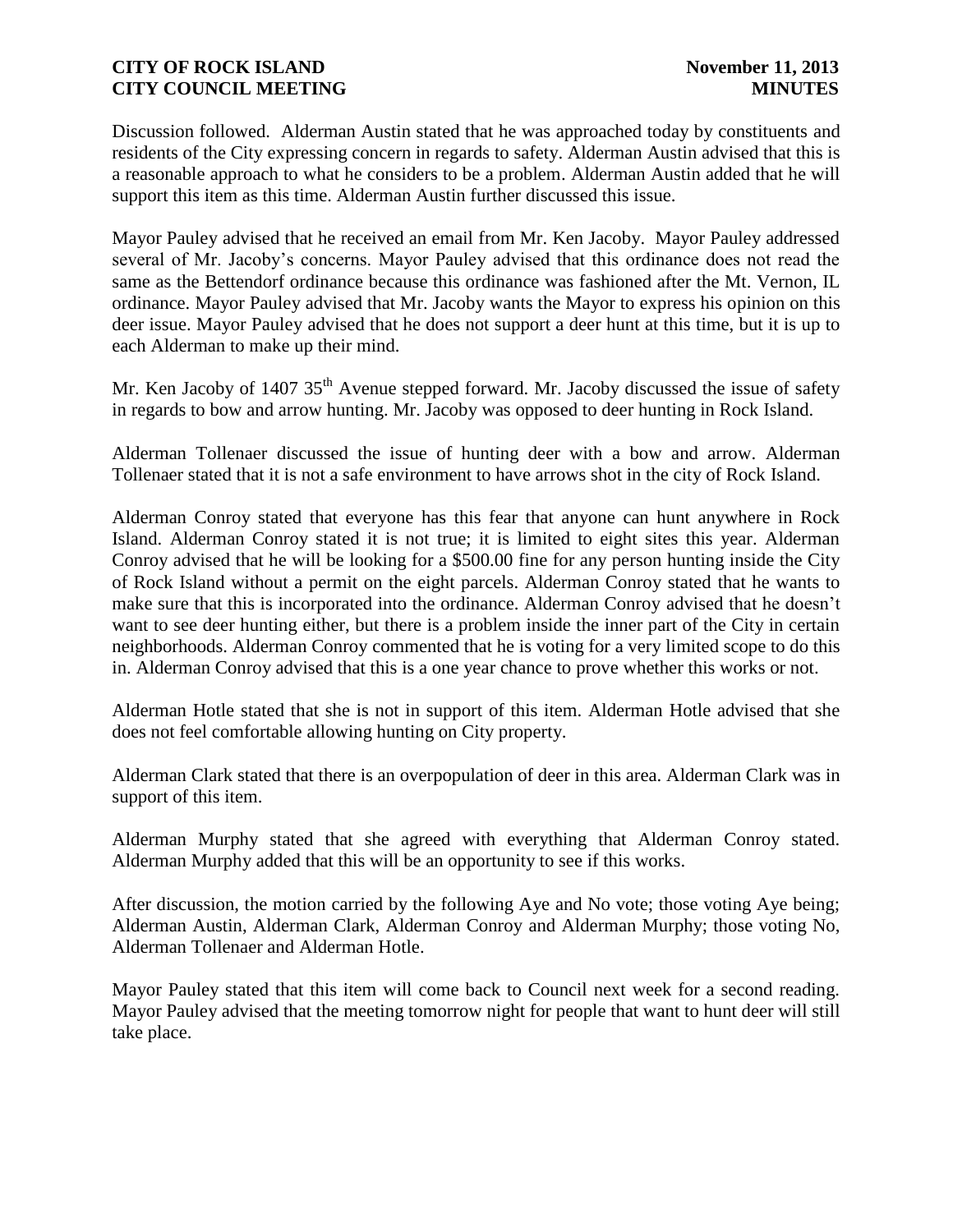#### Agenda Item #13

A **Special Ordinance amending Chapter 14, Article II, Sec. 14-20, Paragraph (3) of the Code Ordinances regarding the prohibition against discharging of a firearm shall not apply to the hunting of deer with a bow and arrow.**

Alderman Conroy moved and Alderman Murphy seconded to consider the ordinance.

Discussion followed. Alderman Tollenaer inquired as to why this item was brought up.

City Attorney Kutsunis advised that this section of the ordinance bans a firearm and that would include a bow and arrow; the ordinance had to be amended to include a bow and arrow for this purpose.

After discussion, the motion carried by the following Aye and No vote; those voting Aye being; Alderman Austin, Alderman Clark, Alderman Conroy and Alderman Murphy; those voting No, Alderman Tollenaer and Alderman Hotle.

Mayor Pauley stated that this item will come back next week for a second reading.

Agenda Item #14 **CLAIMS**

It was moved by Alderman Austin and seconded by Alderman Hotle to accept the following reports and authorize payments as recommended. The motion carried by the following Aye and No vote; those voting Aye being; Alderman Austin, Alderman Clark, Alderman Conroy, Alderman Tollenaer, Alderman Hotle and Alderman Murphy; those voting No, none.

a. Report from the Finance Department regarding payment in the amount of \$67,913.21 to Lane and Waterman for legal services rendered from October 15, 2012 through August 31, 2013 for Jumer's Crossing.

b. Report from the Public Works Department regarding payment #2 in the amount of \$125,580.06 to Brandt Construction Company for services provided for the 23<sup>rd</sup> Avenue Reconstruction:  $12^{th}$  Street to  $17^{th}$  Street project.

c. Report from the Public Works Department regarding payment #2 and final in the amount of \$29,363.02 to Chicagoland Trenchless Rehabilitation for services provided for the 2013 Sewer Cleaning and Televising Program project.

d. Report from the Public Works Department regarding payment #25 in the amount of \$1,466,712.17 to Civil Constructors, Inc. for services provided for the Wet Weather Treatment System project.

# Agenda Item #15 **Claims for the week of November 1 through November 7 in the amount of \$672,118.70.**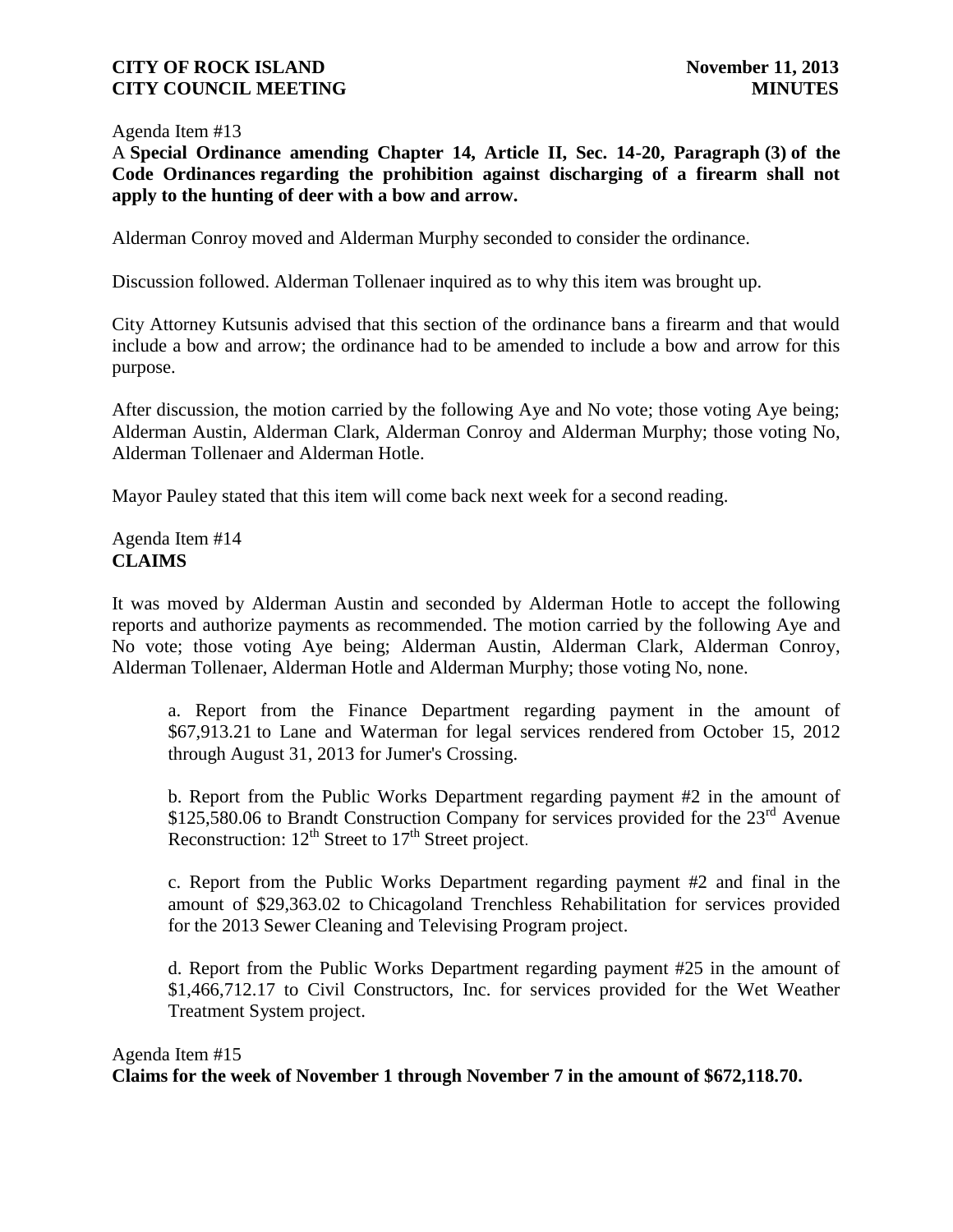Alderman Hotle moved and Alderman Austin seconded to allow the claims. The motion carried by the following Aye and No vote; those voting Aye being; Alderman Austin, Alderman Clark, Alderman Conroy, Alderman Tollenaer, Alderman Hotle and Alderman Murphy; those voting No, none.

#### Agenda Item #16

## **Report from the Public Works Department regarding the purchase of 424 refuse carts from Toter, Inc. in the amount of \$24,013.98.**

Alderman Conroy moved and Alderman Clark seconded to approve the purchase as recommended. The motion carried by the following Aye and No vote; those voting Aye being; Alderman Austin, Alderman Clark, Alderman Conroy, Alderman Tollenaer, Alderman Hotle and Alderman Murphy; those voting No, none.

#### Agenda Item #17

## **Report from the Public Works Department regarding a State bid for the purchase of 3,200 tons of rock salt at \$61.99 per ton from Morton Salt Company in the amount of \$198,368.00.**

It was moved by Alderman Tollenaer and seconded by Alderman Murphy to approve participation in the state bid as recommended and authorize purchase. The motion carried by the following Aye and No vote; those voting Aye being; Alderman Austin, Alderman Clark, Alderman Conroy, Alderman Tollenaer, Alderman Hotle and Alderman Murphy; those voting No, none.

#### Agenda Item #18

**Report from the Community and Economic Development Department regarding bids for the demolition of 13 residential properties and one commercial property, recommending the bid be awarded to Miller Trucking and Excavating in the amount of \$200,783.00.**

Alderman Hotle moved and Alderman Murphy seconded to award the bid as recommended and authorize the City Manager to execute the contract documents.

Discussion followed. Alderman Murphy inquired as to whether the addresses could be included with the report in the future. City Manager Thomas stated yes.

After discussion, the motion carried by the following Aye and No vote; those voting Aye being; Alderman Austin, Alderman Clark, Alderman Conroy, Alderman Tollenaer, Alderman Hotle and Alderman Murphy; those voting No, none.

#### Agenda Item #19

**Report from the Community and Economic Development Department regarding an ordinance approving a redevelopment agreement with D&L Surplus Specialties, Inc., subject to minor attorney modifications and authorizing the City Manager to execute the contract documents.**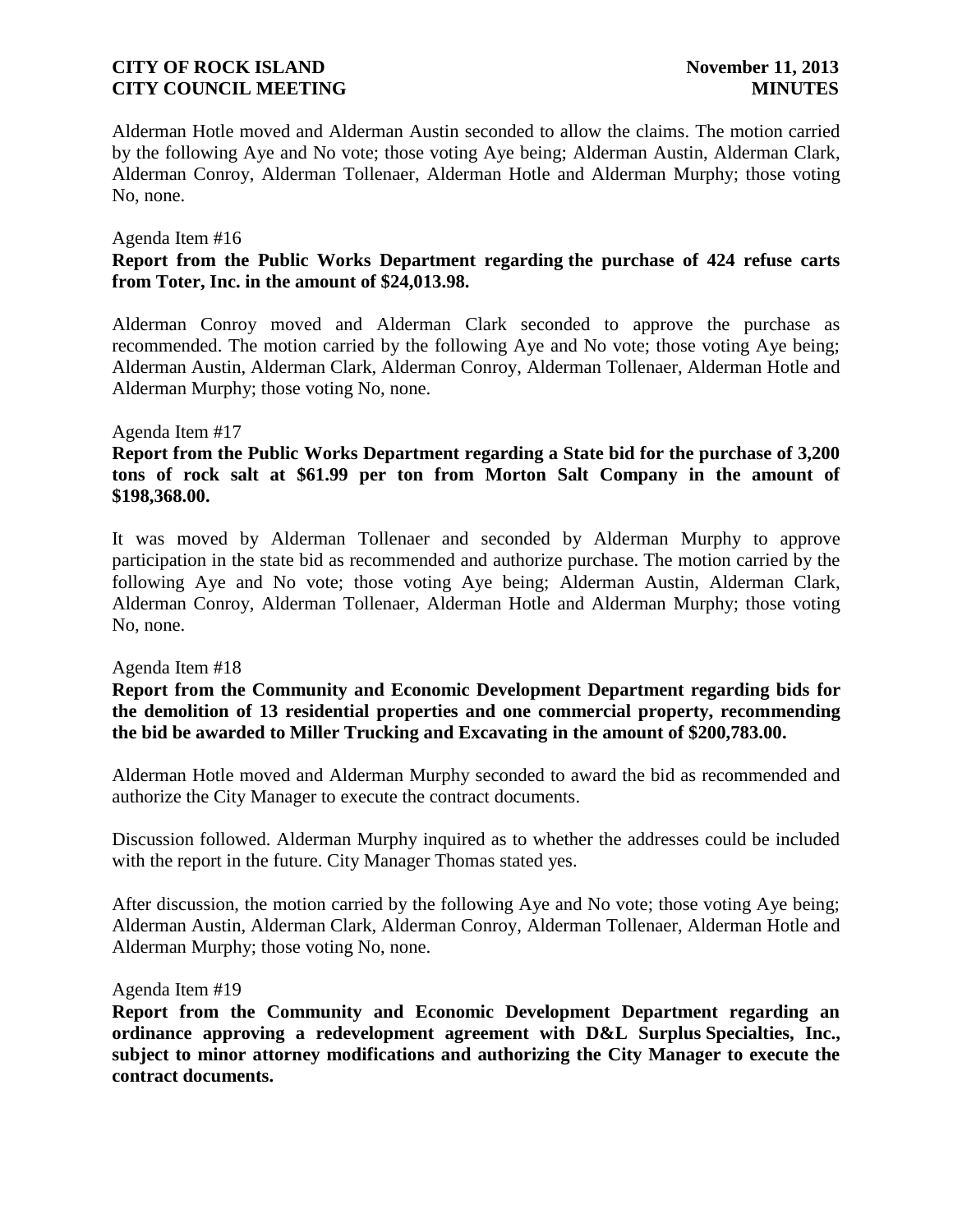It was moved by Alderman Tollenaer and seconded by Alderman Murphy to consider, suspend the rules and pass the ordinance.

Discussion followed. Mr. Devrin DeSplinter of 1438 34<sup>th</sup> Avenue stepped forward. Mr. DeSplinter stated that D&L Surplus Specialties is Milan Surplus. It was noted that they have been in business for 30 years, located in Milan. Mr. DeSplinter stated that they are hoping to relocate to Rock Island to further build the business and bring a hardware store to this side of the City. Mr. DeSplinter added that they would like for the City to help them relocate into Rock Island and they hope to build the  $11<sup>th</sup>$  Street corridor to something a lot better than it is right now.

Mayor Pauley inquired as to whether they are relocating on the former Wakeen's Boat property. Mr. DeSplinter stated yes.

Mr. DeSplinter further discussed the relocation of his business.

After discussion, the motion carried by the following Aye and No vote; those voting Aye being; Alderman Austin, Alderman Clark, Alderman Conroy, Alderman Tollenaer, Alderman Hotle and Alderman Murphy; those voting No, none.

#### Agenda Item #20

**Report from the Finance Department regarding the Five Year Capital Improvement Plan, recommending a 3.0% stormwater rate increase for CY14 and a 3.0% sewer rate increase for CY 14 and CY 15.**

Alderman Conroy moved and Alderman Hotle seconded to approve the Five Year Capital Improvement Plan as recommended.

Discussion followed. Alderman Austin inquired about the \$500,000.00 for road improvements for the Villas at College Hill. Finance Director Cynthia Parchert stated that this is actually for CY15.

Alderman Austin inquired as to whether these are private roads in College Hill. Community and Economic Development Director Jeff Eder advised that they are private roads. Mr. Eder stated that most of those lots are still undeveloped. Mr. Eder added that there was a plan circulating to possibly turn those back into public roads. Mr. Eder stated that the bank is not working with the City as quickly as hoped for. Mr. Eder commented that this has not been brought to Council yet, but was still put in the CIP as a placeholder. Mr. Eder further discussed this item.

Alderman Austin inquired about the Gaming and General Fund carryover area as it related to the Growth Employee Assistance Program (EAP), Quad Cities Convention and Visitors Bureau (QCCVB) and the Micro Loan Program. Ms. Parchert advised that the Growth EAP was removed because that was a three year program and this is the last year for the program. Ms. Parchert commented that the Micro Loan Program was not being recommended out of Gaming at this time and the QCCVB was moved to match up with the hotel/motel tax.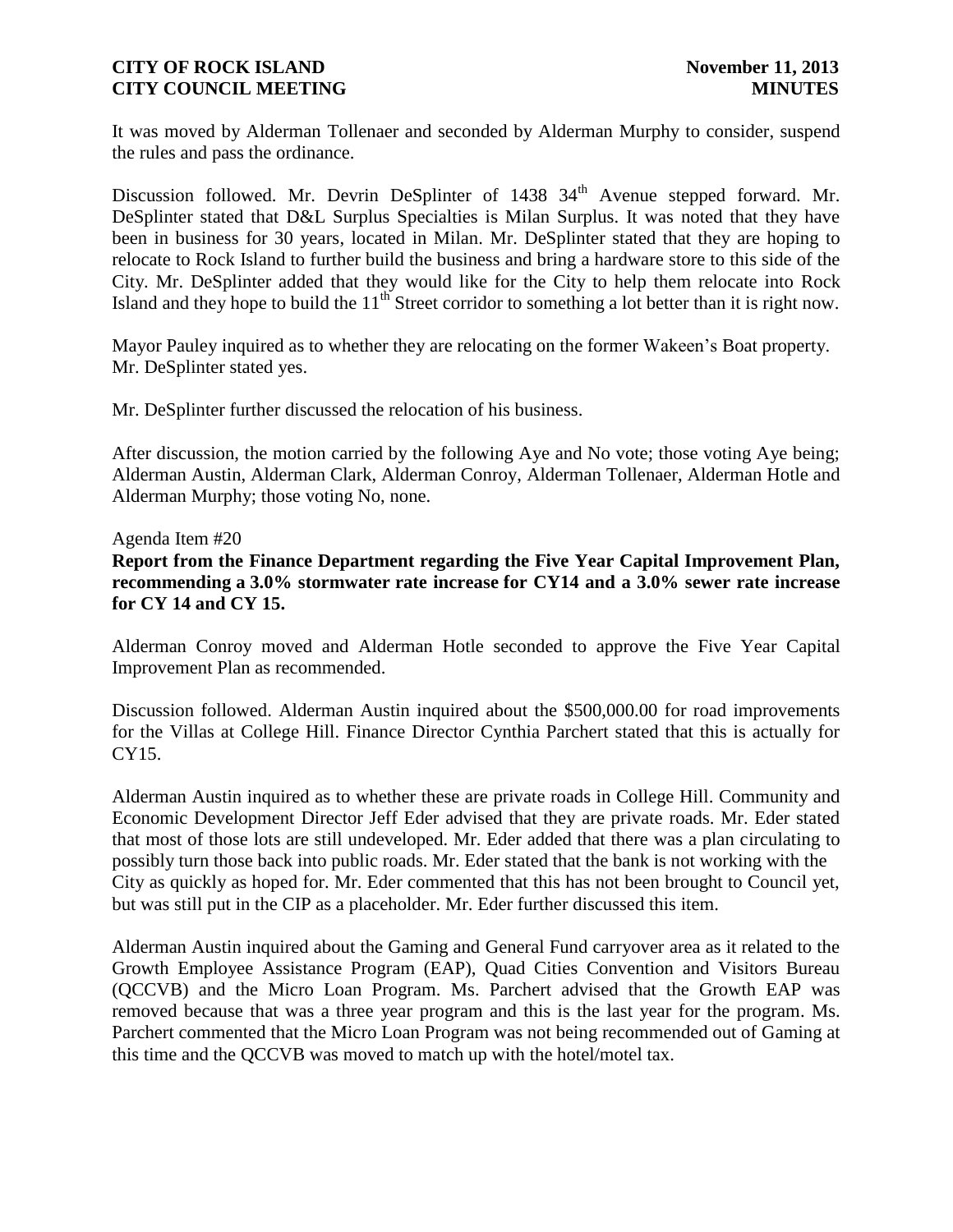Alderman Austin discussed the \$10,000.00 contribution for Metro Arts as it related to not seeing a mural for this year. Community and Economic Development Director Jeff Eder advised that Metro Arts has several programs, one of which is the performing arts and that is what the money went for last year. Mr. Eder added that they rotate the type of art they put on. Council and Mr. Eder further discussed this item.

Alderman Austin inquired about the long list of street projects in CY19+. Public Works Director Randy Tweet stated that it is a list of possible projects as this time.

After more discussion on the CIP, Mayor Pauley clarified Alderman Conroy's motion, which was to approve the Five Year Capital Improvement Plan as recommended.

The motion then carried by the following Aye and No vote; those voting Aye being; Alderman Austin, Alderman Clark, Alderman Conroy, Alderman Tollenaer, Alderman Hotle and Alderman Murphy; those voting No, none.

Mayor Pauley then inquired as to whether there was a motion on the stormwater rate increases or sewer rate increases.

Alderman Austin moved to approve the recommended 3.0% stormwater rate increase for CY14 and 3.0% sewer rate increase for CY 14 and CY 15.

Mayor Pauley inquired as to whether there was a second to the motion. With no second coming forward, the motion died for lack of a second.

#### Agenda Item #21

# **Report from the Finance Department regarding the Municipal Compliance reports for Fiscal Year ending March 31, 2013 for the Police Pension Fund and Fire Pension Fund.**

It was moved by Alderman Tollenaer and seconded by Alderman Murphy to accept the reports as recommended.

Discussion followed. Alderman Conroy inquired as to whether someone was going to come to Council and talk about this report.

Finance Director Cynthia Parchert stated that she spoke with Actuary Timothy Sharpe and it was explained that his business is as such that he cannot travel to come here to present the report. Ms. Parchert stated that Mr. Sharpe could participate by conference call. Ms. Parchert offered that she has started to put together a request for proposals (RFP). Council further discussed this item.

Alderman Austin inquired about the municipal contributions as it related to Police and Fire Pension Funds.

Ms. Parchert advised that the \$2,301,229.00 is this year's contribution and the \$2,420,576.00 is next year's contribution. Ms. Parchert stated that the City has never funded below the recommended amount for Police and Fire Pensions. Council further discussed this item.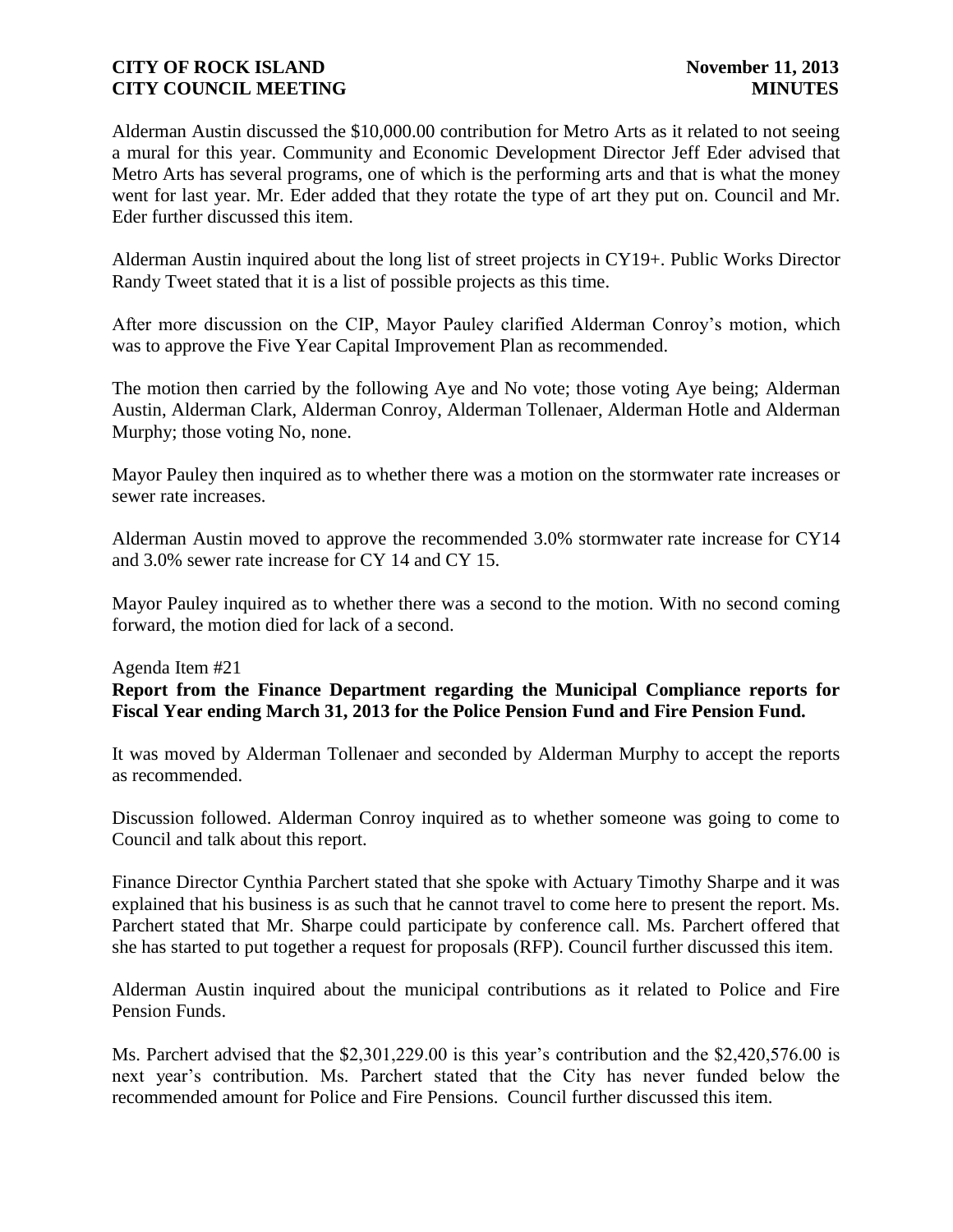After discussion, the motion carried by the following Aye and No vote; those voting Aye being; Alderman Austin, Alderman Clark, Alderman Conroy, Alderman Tollenaer, Alderman Hotle and Alderman Murphy; those voting No, none.

#### Agenda Item #22

### **Report from the Community and Economic Development Department regarding a request from the Police Department to vacate a 120 foot long segment of a north/south alley south**  of  $5<sup>th</sup>$  Avenue between  $12<sup>th</sup>$  and  $13<sup>th</sup>$  Streets.

Alderman Clark moved and Alderman Conroy seconded to approve the request as recommended and refer to the City Attorney for an ordinance. The motion carried by the following Aye and No vote; those voting Aye being; Alderman Austin, Alderman Clark, Alderman Conroy, Alderman Tollenaer, Alderman Hotle and Alderman Murphy; those voting No, none.

#### Agenda Item #23

**Report from the Community and Economic Development Department regarding a request from the City for rezoning from a PUD (planned unit development) district to a B-3 (community business) district at the addresses stated in the report for a consolidated development site located between 5th and 7th Avenues and 12th and 13th Streets for a new Rock Island Police Station**.

It was moved by Alderman Hotle and seconded by Alderman Clark to approve the rezoning as recommended and refer to the City Attorney for an ordinance. The motion carried by the following Aye and No vote; those voting Aye being; Alderman Austin, Alderman Clark, Alderman Conroy, Alderman Tollenaer, Alderman Hotle and Alderman Murphy; those voting No, none.

#### Agenda Item #24

**Report from the Community and Economic Development Department regarding a request from 11th Street Redevelopment Partners, LLC for a final PUD site plan review for a proposed two-story 16,200 square foot office building for Missman, Inc. at approximately 4422 9th Street**.

Alderman Hotle moved and Alderman Conroy seconded to approve the request as recommended, subject to receipt of an adequate landscape plan that meets parking lot landscaping found in the City's Zoning Ordinance.

Discussion followed.

Alderman Austin inquired upon Mr. Pat Eikenberry, President of  $11<sup>th</sup>$  Street Redevelopment Partners, LLC as to whether he would like to elaborate on this item.

Mr. Eikenberry stated that he saw the landscape plan for the first time on Friday. Mr. Eikenberry added that the entire development is taking off wonderfully. Mr. Eikenberry advised that next Monday is scheduled to break ground on this project. Mr. Eikenberry further discussed this item.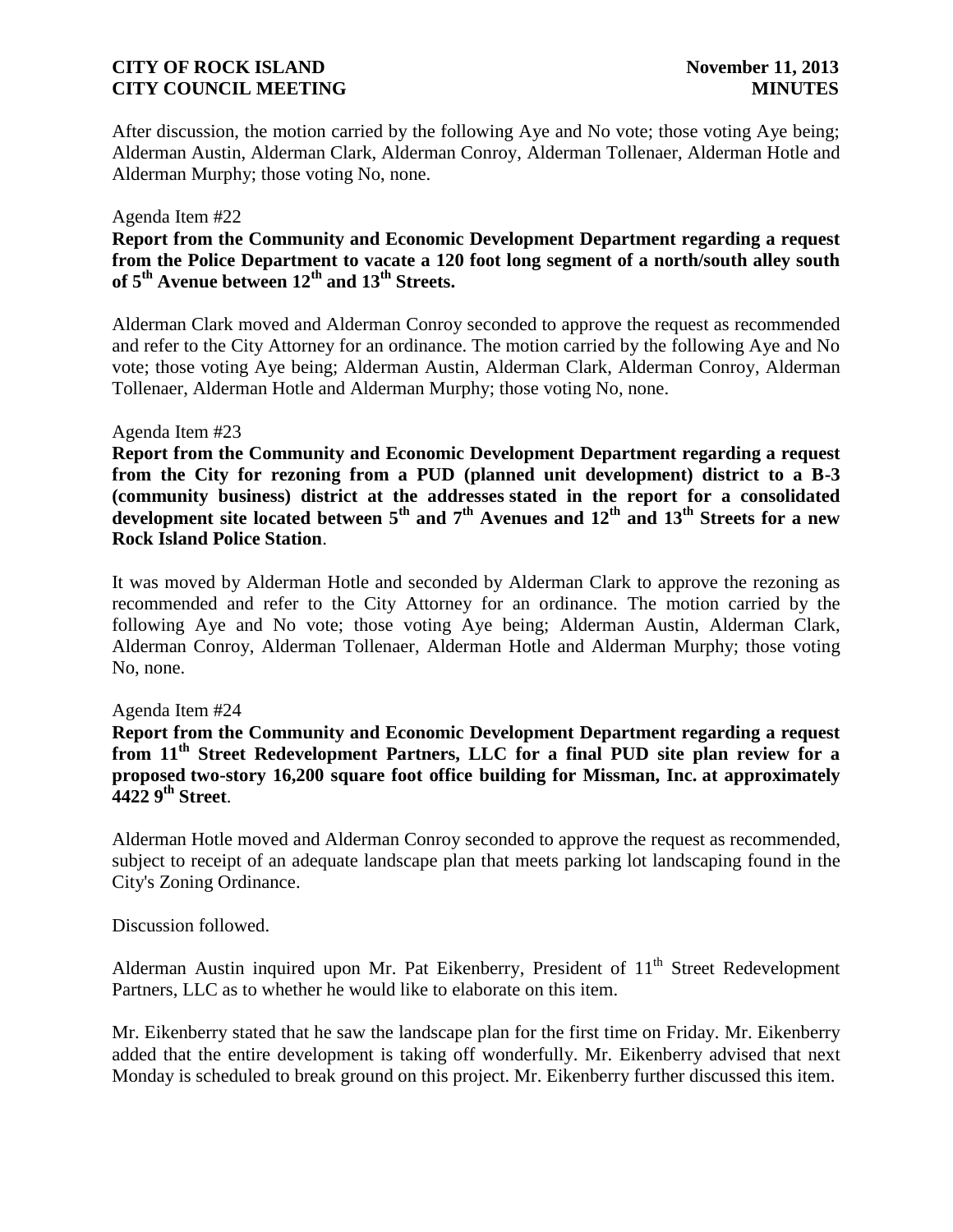After discussion, the motion carried by the following Aye and No vote; those voting Aye being; Alderman Austin, Alderman Clark, Alderman Conroy, Alderman Tollenaer, Alderman Hotle and Alderman Murphy; those voting No, none.

#### Agenda Item #25

# **Report from the Community and Economic Development Department regarding a review of an amended five lot major subdivision final plat of Black Hawk Commons First Addition for the office and business park development at 11th Street and Blackhawk Road.**

It was moved by Alderman Tollenaer and seconded by Alderman Conroy to approve the amended final plat as recommended with the requested variances, subject to the City Engineer's final approval of completed public improvements. The motion carried by the following Aye and No vote; those voting Aye being; Alderman Austin, Alderman Clark, Alderman Conroy, Alderman Tollenaer, Alderman Hotle and Alderman Murphy; those voting No, none.

#### Agenda Item #26

**Report from the Community and Economic Development Department regarding a review of a three lot major subdivision final plat of Black Hawk Commons Second Addition for the second phase of the office and business park development at 11th Street and Blackhawk Road**.

Alderman Murphy moved and Alderman Hotle seconded to approve the final plat as recommended with the requested variances, subject to the City Engineer's final approval of completed public improvements. The motion carried by the following Aye and No vote; those voting Aye being; Alderman Austin, Alderman Clark, Alderman Conroy, Alderman Tollenaer, Alderman Hotle and Alderman Murphy; those voting No, none.

#### Agenda Item #27

**Report from the Community and Economic Development Department regarding a request from the Quad City Botanical Center to allow for the utilization of temporary banner signage in conjunction with some of their important events.** 

It was moved by Alderman Hotle and seconded by Alderman Austin to approve the request as recommended, subject to the stipulations as stated in the report. The motion carried by the following Aye and No vote; those voting Aye being; Alderman Austin, Alderman Clark, Alderman Conroy, Alderman Tollenaer, Alderman Hotle and Alderman Murphy; those voting No, none.

Agenda Item #28 **Other Business.**

Alderman Austin discussed the Plaza stage replacement item that was discussed at last week's meeting. Alderman Austin discussed the possibility of considering a portable stage. Alderman Austin further discussed this item.